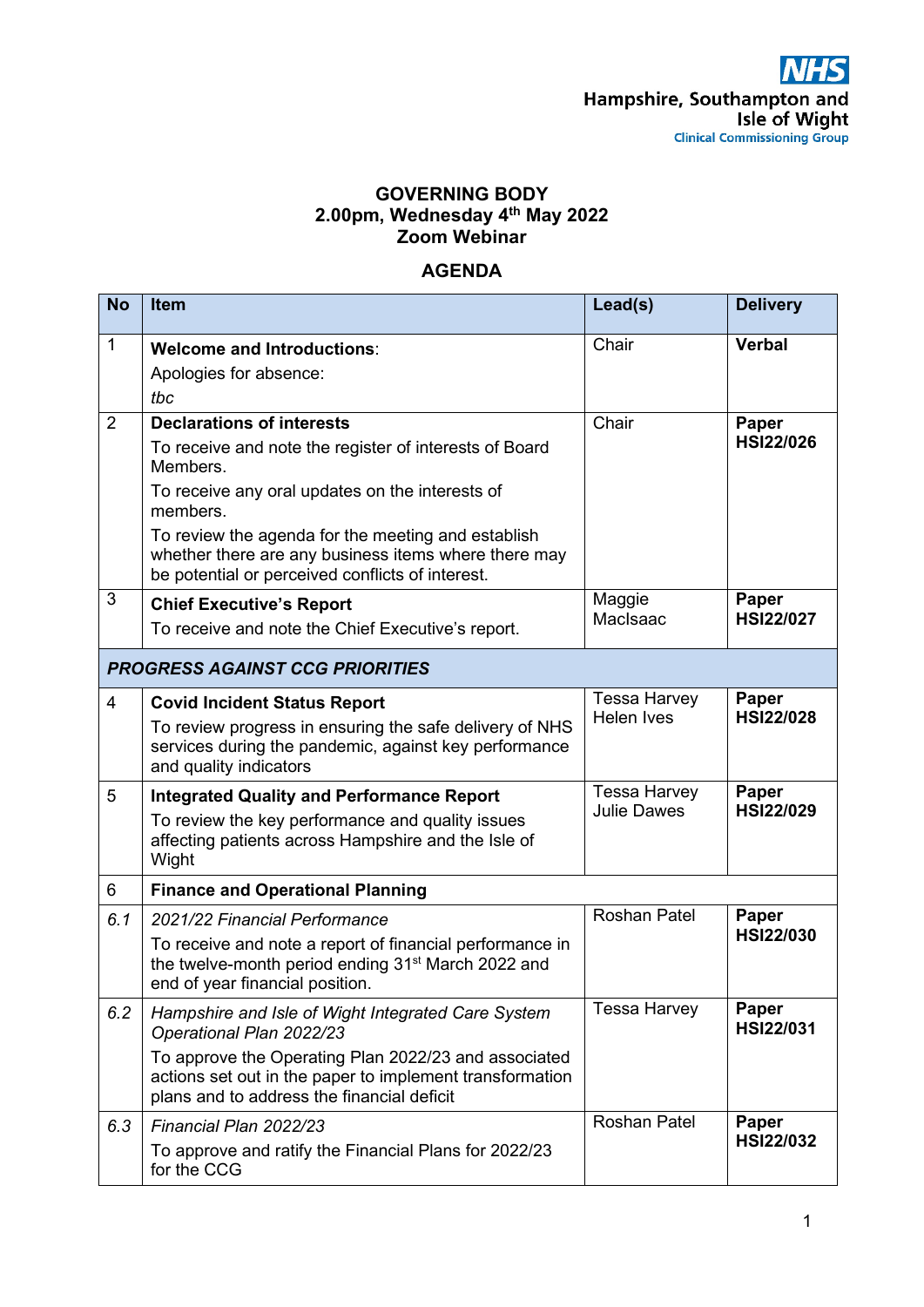| <b>No</b>      | Item                                                                                                                                                                                                                                                                                          | Lead(s)                                    | <b>Delivery</b>           |  |  |  |
|----------------|-----------------------------------------------------------------------------------------------------------------------------------------------------------------------------------------------------------------------------------------------------------------------------------------------|--------------------------------------------|---------------------------|--|--|--|
| $\overline{7}$ | <b>Workforce</b><br>To receive and review a report of key issues and risks in<br>relation to the Hampshire and Isle of Wight health and<br>care workforce                                                                                                                                     | Helen Ives                                 | Paper<br><b>HSI22/033</b> |  |  |  |
|                | <b>FORMAL BUSINESS TO NOTE</b>                                                                                                                                                                                                                                                                |                                            |                           |  |  |  |
| 8              | Hampshire and Isle of Wight Integrated Care System<br><b>Development</b><br>To receive an update on the development of the<br>Hampshire and Isle of Wight Integrated Care System                                                                                                              | Maggie<br>MacIsaac                         | Paper<br><b>HSI22/034</b> |  |  |  |
| 9              | <b>Staff Survey Results and Next Steps</b><br>To receive and review the 2021/22 Staff Survey Results                                                                                                                                                                                          | Helen Ives                                 | Paper<br><b>HSI22/035</b> |  |  |  |
| 10             | <b>Freedom to Speak Up</b><br>To note assurance on the development of a healthy and<br>effective Freedom to Speak Up (FTSU) culture in line<br>with current best practice                                                                                                                     | <b>Julie Dawes</b><br><b>Steve Cummins</b> | Paper<br><b>HSI22/036</b> |  |  |  |
| 11             | <b>Green Plan</b><br>To note the ICS Green Plan in advance of formal<br>adoption by the Integrated Care Board                                                                                                                                                                                 | <b>Roshan Patel</b>                        | Paper<br><b>HSI22/037</b> |  |  |  |
| 12             | <b>Covid-19 Public Inquiry Briefing</b><br>To receive an update on the work underway in response<br>to the Covid-19 Public Inquiry                                                                                                                                                            | Fiona Howarth<br><b>Tracy Davies</b>       | Paper<br><b>HSI22/038</b> |  |  |  |
| 13             | <b>Emergency Planning Resilience and Response</b><br>Annual Report 2021/22<br>To receive the report which details how corporate<br>responsibilities under the Civil Contingencies Act 2004<br>are met and provides assurance that the CCG complies<br>with relevant legislation and guidance. | Jenny Erwin<br><b>Tracy Davies</b>         | Paper<br><b>HSI22/039</b> |  |  |  |
| 14             | <b>Committees of the Governing Body</b><br>To receive summary reports from the following<br>meetings:<br>Audit and Risk Committee held on 27 April 2022<br>$\bullet$<br>Quality, Performance, Finance and Workforce<br>Committee held on 27 April 2022                                        | Committee<br><b>Chairs</b>                 | Paper<br><b>HSI22/040</b> |  |  |  |
| 15             | <b>Minutes of last meeting</b><br>To approve the minutes of the Governing Body meeting<br>held on 6 April 2022 and review any matters arising not<br>covered on this agenda.                                                                                                                  | Chair                                      | Paper<br><b>HSI22/041</b> |  |  |  |
| 16             | <b>Any Other Business</b><br>Governing Body members are asked to identify any<br>other items of business to the Chair, in writing, no later<br>than one day in advance of the meeting                                                                                                         | Chair                                      | <b>Verbal</b>             |  |  |  |